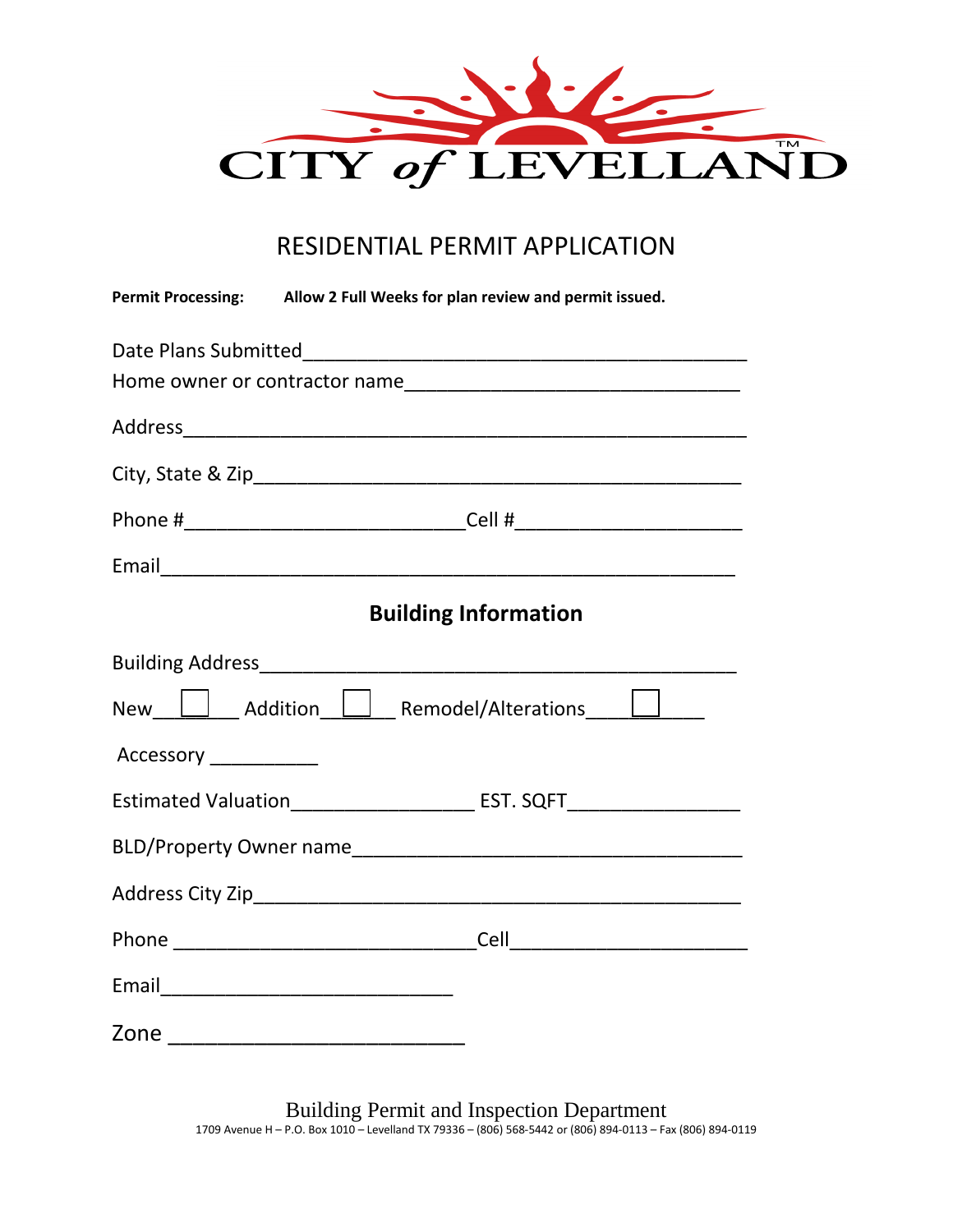|                                                                        | Flood zone Yes/No___________ If yes, engineered elevation certificate will be |
|------------------------------------------------------------------------|-------------------------------------------------------------------------------|
| required to process permit.                                            |                                                                               |
| Number of stories___________                                           |                                                                               |
| Number of Sq Ft Under same roof                                        |                                                                               |
| Demolition to project Yes / No____________                             |                                                                               |
|                                                                        | <b>Construction Document Check List</b>                                       |
| See City of Levelland Permit Guide lines to aid in required documents. |                                                                               |
| Two sets of plans or construction documents:                           |                                                                               |
| B ?                                                                    | Two copy's 2009 Energy code compliance check list for zone for a              |
| Flood Elevation Certificate (If required.)                             |                                                                               |
|                                                                        |                                                                               |
|                                                                        | *********DO NOT FILL OUT BELOW THIS POINT. OFFICE USE ONLY*********           |
|                                                                        |                                                                               |
| Application Approved/Denied______________                              |                                                                               |
|                                                                        |                                                                               |
|                                                                        |                                                                               |
|                                                                        |                                                                               |
|                                                                        |                                                                               |

Building Permit and Inspection Department 1709 Avenue H – P.O. Box 1010 – Levelland TX 79336 – (806) 568-5442 or (806) 894-0113 – Fax (806) 894-0119